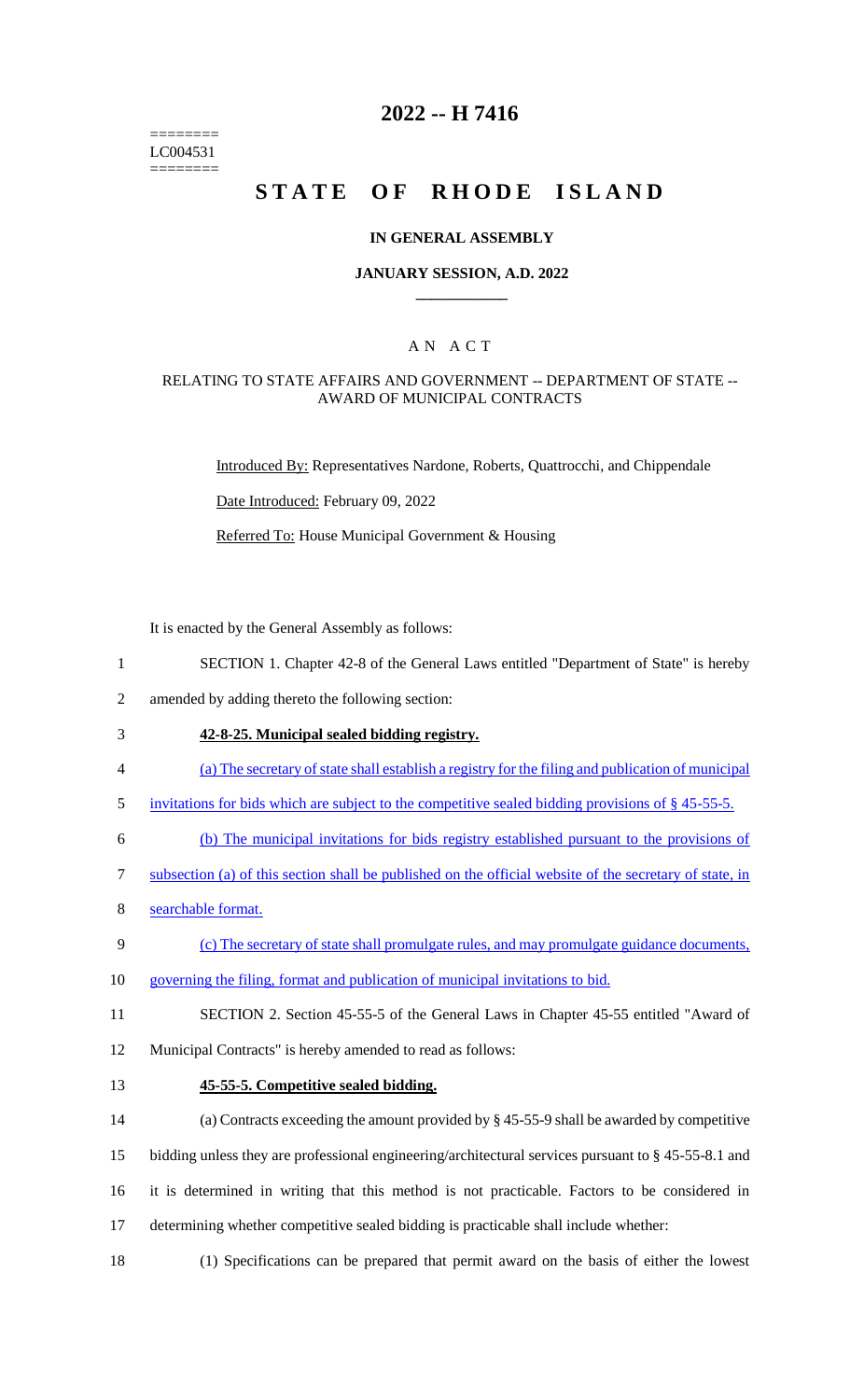qualified bid price or the lowest qualified evaluated bid price; and

 (2) The available sources, the time and place of performance, and other relevant circumstances as are appropriate for the use of competitive sealed bidding.

 (b) The invitation for bids shall state whether award shall be made on the basis of the lowest bid price or the lowest evaluated or responsive bid price. If the latter basis is used, the objective measurable criteria to be utilized shall be stated in the invitation for bids, if available.

 (c) Adequate public notice of the invitation for bids shall be given a sufficient time prior to the date stated in the notice for the opening of bids. Notice may include publication in a newspaper of general circulation in the state as determined by the purchasing officer for the municipality not less than seven (7) days nor more than twenty-one (21) days before the date set 11 for opening of the bids. The purchasing officer may make a written determination that the twenty- one (21) day limitation needs to be waived. The written determination shall state the reason why the twenty-one (21) day limitation is being waived and shall state the number of days, giving a minimum and maximum, before the date set for the opening of bids when public notice is to be 15 given. In addition to any other notice, each public notice of an invitation for bids shall be filed and 16 published with the municipal invitations for bids registry pursuant to the provisions of § 42-8-25 17 and rules promulgated by the secretary of state.

 (d) Bids shall be opened publicly in full view of the public at the time and place designated in the invitation for bids. Each bid, together with the name of the bidder, shall be recorded and an abstract made available for public inspection. Subsequent to the awarding of the bid, all documents pertinent to the awarding of the bid shall be made available and open to public inspection and retained in the bid file.

 (e) The contract shall be awarded with reasonable promptness by written notice to the responsive and responsible bidder whose bid is either the lowest bid price, or lowest evaluated or responsive bid price.

- (f) Correction or withdrawal of bids may be allowed only to the extent permitted by regulations issued by the purchasing officer.
- SECTION 3. This act shall take effect upon passage.

======== LC004531 ========